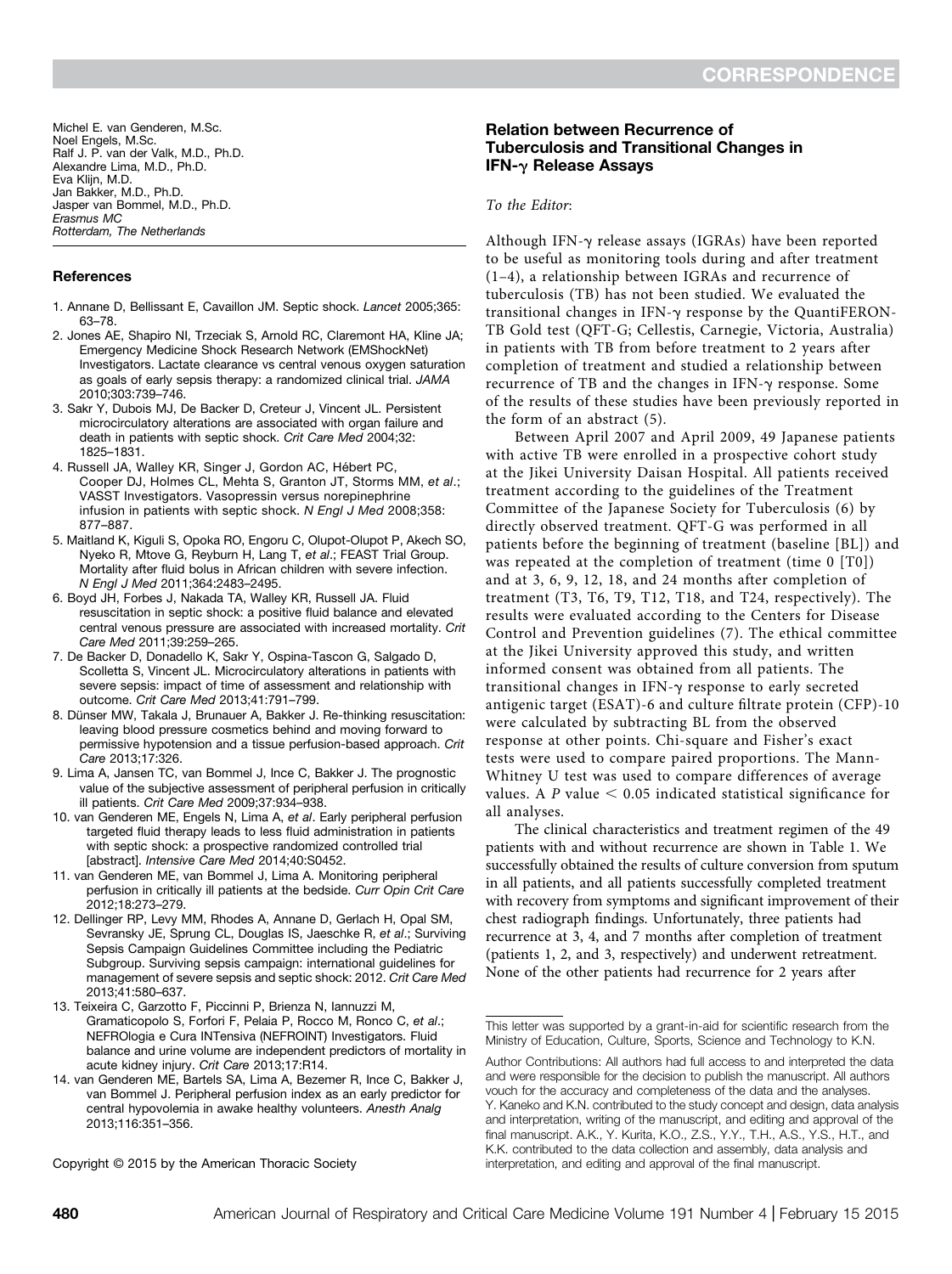Table 1. Clinical Characteristics of All Patients and Comparison of Clinical Variables between Patients with Recurrence and Those without Recurrence

|                                                          | <b>Patients without</b><br>Recurrence $(N = 46)$ | <b>Patients with</b><br>Recurrence $(N = 3)$ P Value |           | OR (95% CI)            |
|----------------------------------------------------------|--------------------------------------------------|------------------------------------------------------|-----------|------------------------|
|                                                          |                                                  |                                                      |           |                        |
| Variables for clinical characteristics of patient        | $54.4 \pm 22.3$                                  | $34.3 \pm 8.5$                                       |           |                        |
| Age, yr (mean $\pm$ SD)                                  |                                                  |                                                      |           |                        |
| Sex, male/female, n (%)                                  | 31/15                                            | 3/0                                                  |           |                        |
| Smoking history, n (%)                                   | 26 (56.5)                                        | 1(33.3)                                              |           |                        |
| Underlying disease, n (%)                                | 20 (43.5)                                        | 0(0)                                                 |           |                        |
| COPD, n (%)                                              | 4(8.7)                                           | 0(0)                                                 |           |                        |
| Diabetes mellitus, n (%)                                 | 2(4.3)                                           | 0(0)                                                 |           |                        |
| Malignancy, n (%)                                        | 4(8.7)                                           | 0(0)                                                 |           |                        |
| Past history of TB treatment, n (%)                      | 2(4.3)                                           | 0(0)                                                 |           |                        |
| Baseline laboratory data                                 |                                                  |                                                      |           |                        |
| WBC count, cells/ml (mean $\pm$ SD)                      | $6,480 \pm 1,516$                                | $6,233 \pm 702$                                      |           |                        |
| Lymphocyte count, cells/ml (mean $\pm$ SD)               | $1,196 \pm 368$                                  | $1,467 \pm 153$                                      |           |                        |
| Albumin, $g/dl$ (mean $\pm$ SD)                          | $3.61 \pm 0.63$                                  | $4.17 \pm 0.17$                                      |           |                        |
| Detailed diagnosis on TB                                 |                                                  |                                                      |           |                        |
| Pulmonary TB, n (%)                                      | 36 (78.3)                                        | 3(100)                                               |           |                        |
| Pulmonary TB and TB pleuritis, n (%)                     | 2(4.3)                                           | 0(0)                                                 |           |                        |
| Pulmonary TB and bronchial TB, n (%)                     | 1(2.2)                                           | 0(0)                                                 |           |                        |
| TB pleuritis, n (%)                                      | 5(10.9)                                          | 0(0)                                                 |           |                        |
| TB lymphangitis, n (%)                                   | 2(4.3)                                           | 0(0)                                                 |           |                        |
| Location of lesions                                      |                                                  |                                                      |           |                        |
| Bilateral, n (%)                                         | 15 (32.6)                                        | 2(66.7)                                              |           |                        |
| Unilateral, n (%)                                        | 29 (63.0)                                        | 1(33.3)                                              |           |                        |
| TB lymphangitis in mediastinum, n (%)                    | 2(4.3)                                           | 0(0)                                                 |           |                        |
| Cavitation, n (%)                                        | 18 (39.1)                                        | 2(66.7)                                              |           |                        |
| Treatment regimen                                        |                                                  |                                                      |           |                        |
| 2HREZ/4HRE, n (%)*                                       | 30 (65.2)                                        | 3(100)                                               |           |                        |
| 2HREZ/7HRE, n (%) <sup>T</sup>                           | 8 (17.4)                                         | 0(0)                                                 |           |                        |
| 9HRE, n (%) <sup>‡</sup>                                 | 5(10.9)                                          | 0(0)                                                 |           |                        |
| 6REZL/6REL, n (%) <sup>§</sup>                           | 2(4.3)                                           | 0(0)                                                 |           |                        |
| 6RZLS/6RL, $n$ (%) <sup>  </sup>                         | 1(2.2)                                           | 0(0)                                                 |           |                        |
| Variables for considerable clinical items as risk        |                                                  |                                                      |           |                        |
| factors for recurrence                                   |                                                  |                                                      |           |                        |
| Age, yr (mean $\pm$ SD)                                  | $54.4 \pm 22.3$                                  | $34.3 \pm 8.5$                                       | 0.17      |                        |
| Sex, male/female (n)                                     | 31/15                                            | 3/0                                                  | 0.54      | 3.44 (0.17-70.98)      |
| Immunosuppressive state, $n$ (%) <sup>1</sup>            | 3(6.5)                                           | 0(0)                                                 | >0.99     | $0.56(0.02 - 13.25)$   |
| Lymphocyte count $<$ 1,000 /ml, n (%)                    | 11 (23.9)                                        | 0(0)                                                 | >0.99     | $0.76(0.44 - 9.20)$    |
| Albumin $<$ 3.5 g/dl, n (%)                              | 22 (47.8)                                        | 0(0)                                                 | 0.24      | $0.16(0.01 - 3.18)$    |
| Extra pulmonary TB, n (%)                                | 7(15.2)                                          | 0(0)                                                 | >0.99     | $0.75(0.04 - 16.13)$   |
| Positive sputum culture at 2 mo after beginning of       | 6(13.0)                                          | 0(0)                                                 | >0.99     | $0.89(0.04 - 19.32)$   |
| treatment, $n$ $(\%)$                                    |                                                  |                                                      |           |                        |
| Presence of cavities on chest X-ray, n (%)               | 18 (39.1)                                        | 2(66.7)                                              | 0.56      | 3.00 (0.25-35.59)      |
| Infected with TB resistant to INH or RFP, n (%)          | 3(6.5)                                           | 0(0)                                                 | >0.99     | $0.56(0.02 - 13.25)$   |
| Increase of the IFN- $\gamma$ level from baseline to T0, | 1(2.2)                                           | 3(100)                                               | $<$ 0.001 | 212.30 (7.21-6,243.00) |
| n (%)                                                    |                                                  |                                                      |           |                        |

Definition of abbreviations: CI = confidence interval; COPD = chronic obstructive pulmonary disease; EB (E) = ethambutol; INH (H) = isoniazid; LVFX (L) = levofloxacin; OR = odds ratio; PZA (Z) = pyrazinamide; RFP (R) = rifampicin; SM (S) = streptomycin; TB = tuberculosis; WBC = white blood cells. \*INH, RFP, EB, and PZA for the initial 2 months and then INH, RFP, and EB for the following 4 months.

† INH, RFP, EB, and PZA for the initial 2 months and then INH, RFP, and EB for the following 7 months.

‡ INH, RFP, and EB for 9 months.

x RFP, EB, PZA, and LVFX for the initial 6 months and then RFP, EB, and LVFX for the following 6 months.

 $\parallel$ RFP, PZA, LVFX, and SM for the initial 6 months and then RFP and LVFX for the following 6 months.

*IThis patient was treated with corticosteroid.* 

completion of treatment. The transitional changes in  $IFN-\gamma$ response to ESAT-6 and CFP-10 in all patients are shown in Figure 1A. IFN-g response in most patients decreased from BL to T0, and afterward did not increase over the T0. However, for ESAT-6, IFN- $\gamma$  response in three patients increased from BL to T0, and all three patients suffered recurrence. For CFP-10, IFN- $\gamma$ response in four patients increased from BL to T0, and three of

them suffered recurrence. In contrast, all patients with no increase in IFN- $\gamma$  response to either ESAT-6 or CFP-10 from BL to T0 (n = 45) did not suffer recurrence. The rate of the positive QFT-G is shown in Figure 1B. It decreased significantly from BL (93.9%) to T0 (63.3%;  $P < 0.001$ ) and then decreased gradually from T0. The transitional changes in IFN- $\gamma$  levels at BL, T0, follow-up points to recurrence, and the completion of retreatment in three patients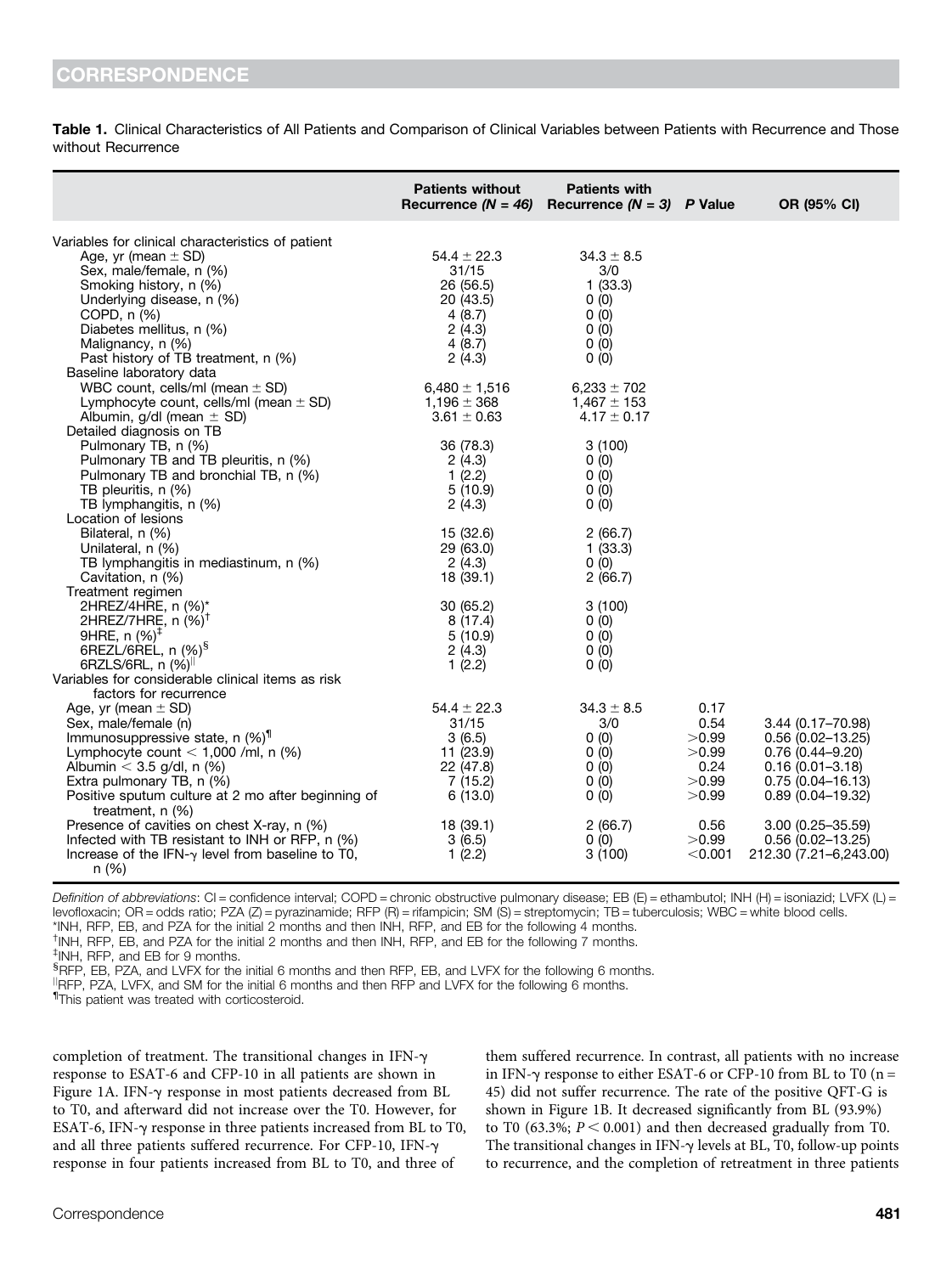

Figure 1. (A) Transitional changes in the IFN-y response to early secreted antigenic target-6 and culture filtrate protein-10 from baseline to 24 months after completion of treatment in all patients. (B) The number of patients with negative (open bars) and positive (solid bars) QuantiFERON-TB Gold test results from baseline to 24 months after completion of treatment. The patients with recurrence are excluded at the time of recurrence and later. The parenthetical number indicates the percentage ratio of patients with positive QuantiFERON-TB Gold test results among all patients without recurrence at each time. The serial two values in the percentage ratio of positive QuantiFERON-TB Gold test were compared by chi-square test. \*Statistical significance, with P value < 0.05. (C) Transitional changes in the IFN-y level to early secreted antigenic target-6 and culture filtrate protein-10 in each patient with recurrence from baseline to the time after completion of retreatment. IGRA = IFN- $\gamma$  release assay.

with recurrence are shown in Figure 1C. Because they showed no resistant TB strains, they were retreated with the same set of drugs for 9 or 12 months. Their IFN- $\gamma$  levels to both TB antigens increased until recurrence but decreased after retreatment. Furthermore, they had no recurrence again more than 2 years after retreatment. We performed univariate analysis on 10 considerable clinical items as a candidate of the risk factor for recurrence, which are shown in Table 1. As the result, increase in IFN- $\gamma$ response to either ESAT-6 or CFP-10 from BL to T0 was the only factor with statistical significance (odds ratio, 212.30;  $P < 0.001$ ).

This is the first report of a prospective study regarding IGRAs for a long-term period of 2 years after completion of treatment. Among all cases of recurrence, the rate of early recurrence within 2 years after completion of treatment was reported to be more than 50% in a Japanese paper (8). Dutt and colleagues reported that 15 of 730 patients with TB treated with short-course regimen had recurrence in the follow-up period for 7 years, and the rate of recurrence within 2 years in the 7-year follow-up was 73% (9). Therefore, patients with TB who completed treatment should be followed carefully at least for 2 years, so as to not miss early recurrence. Although there have been a few

reports on IGRAs followed for 6 months or less after TB treatment (1, 2, 10–12), these observation periods were not long enough. Three of the 49 patients in the present study showed positive increase in IFN- $\gamma$  response to both antigens from BL to T0, and all three patients had recurrence. Conversely, 45 patients with no increase in IFN- $\gamma$  response to either ESAT-6 or CFP-10 did not have recurrence. All three patients with recurrence successfully completed retreatment, and TB has not recurred more than 2 years after retreatment. Taken together, the positive increase in IFN- $\gamma$  response to both antigens from BL to T0 could be an important predictive marker for recurrence. We could monitor the change in  $IFN-\gamma$  response from BL to T0 and consider the extension of the treatment period in patients with increase in their IFN- $\gamma$  response. There are two limitations in the present study. First, the sample size was too small to allow multivariate analysis. To evaluate usefulness of IGRAs as monitoring tools for recurrence, it will be necessary to perform a long-term study on a larger scale in the future to clarify the relation between recurrence of TB and the other IGRAs (the QuantiFERON-TB Gold In-Tube test [QFT-GIT] and the T-SPOT.TB test [Oxford Immunotec Ltd., Summertown, UK]), because QFT-GIT has higher sensitivity